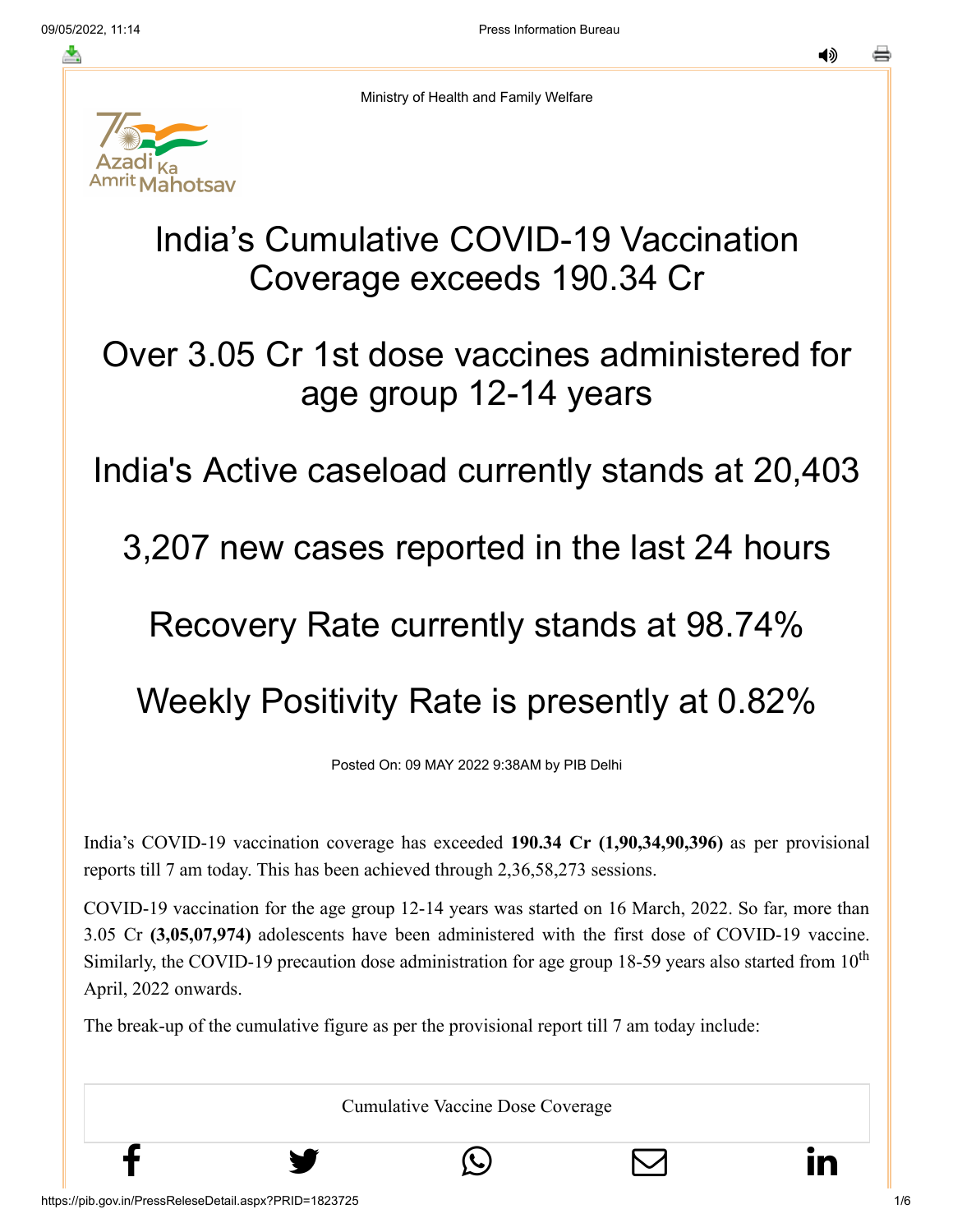| <b>HCWs</b>           | $1st$ Dose             | 1,04,05,810     |
|-----------------------|------------------------|-----------------|
|                       | $2nd$ Dose             | 1,00,24,711     |
|                       | <b>Precaution Dose</b> | 49, 34, 574     |
| <b>FLWs</b>           | 1 <sup>st</sup> Dose   | 1,84,16,912     |
|                       | $2nd$ Dose             | 1,75,55,305     |
|                       | <b>Precaution Dose</b> | 79,51,396       |
| Age Group 12-14 years | 1 <sup>st</sup> Dose   | 3,05,07,974     |
|                       | $2nd$ Dose             | 98,85,187       |
| Age Group 15-18 years | 1 <sup>st</sup> Dose   | 5,87,39,456     |
|                       | $2nd$ Dose             | 4,32,18,084     |
| Age Group 18-44 years | $1st$ Dose             | 55, 62, 54, 427 |
|                       | 2 <sup>nd</sup> Dose   | 48, 20, 42, 776 |
|                       | <b>Precaution Dose</b> | 2,87,204        |
| Age Group 45-59 years | 1 <sup>st</sup> Dose   | 20,30,56,775    |
|                       | $2nd$ Dose             | 18,89,79,847    |
|                       | <b>Precaution Dose</b> | 8,07,506        |
| Over 60 years         | $1st$ Dose             | 12,69,65,076    |
|                       | $2nd$ Dose             | 11,77,68,750    |
|                       | <b>Precaution Dose</b> | 1,56,88,626     |
|                       | $\mathcal{L}$          | IN              |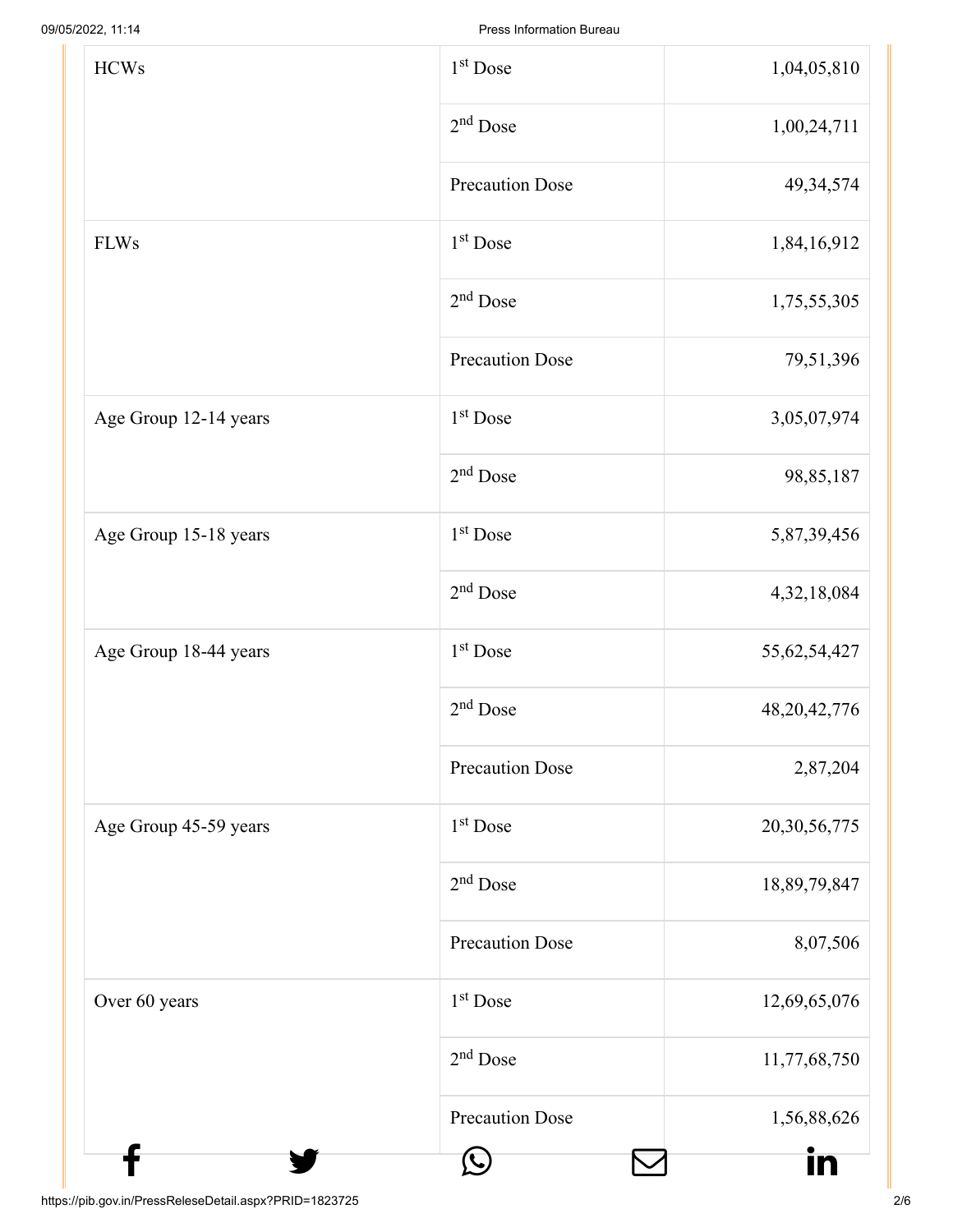| <b>Precaution Dose</b> | 2,96,69,306    |
|------------------------|----------------|
| Total                  | 1,90,34,90,396 |

India's Active Caseload currently stands at **20,403.** Active cases now constitute **0.05%** of the country's total Positive Cases**.**



Consequently, India's recovery rate stands at **98.74%. 3,410** patients have recovered in the last 24 hours and the cumulative tally of recovered patients (since the beginning of the pandemic) is now at **4,25,60,905.**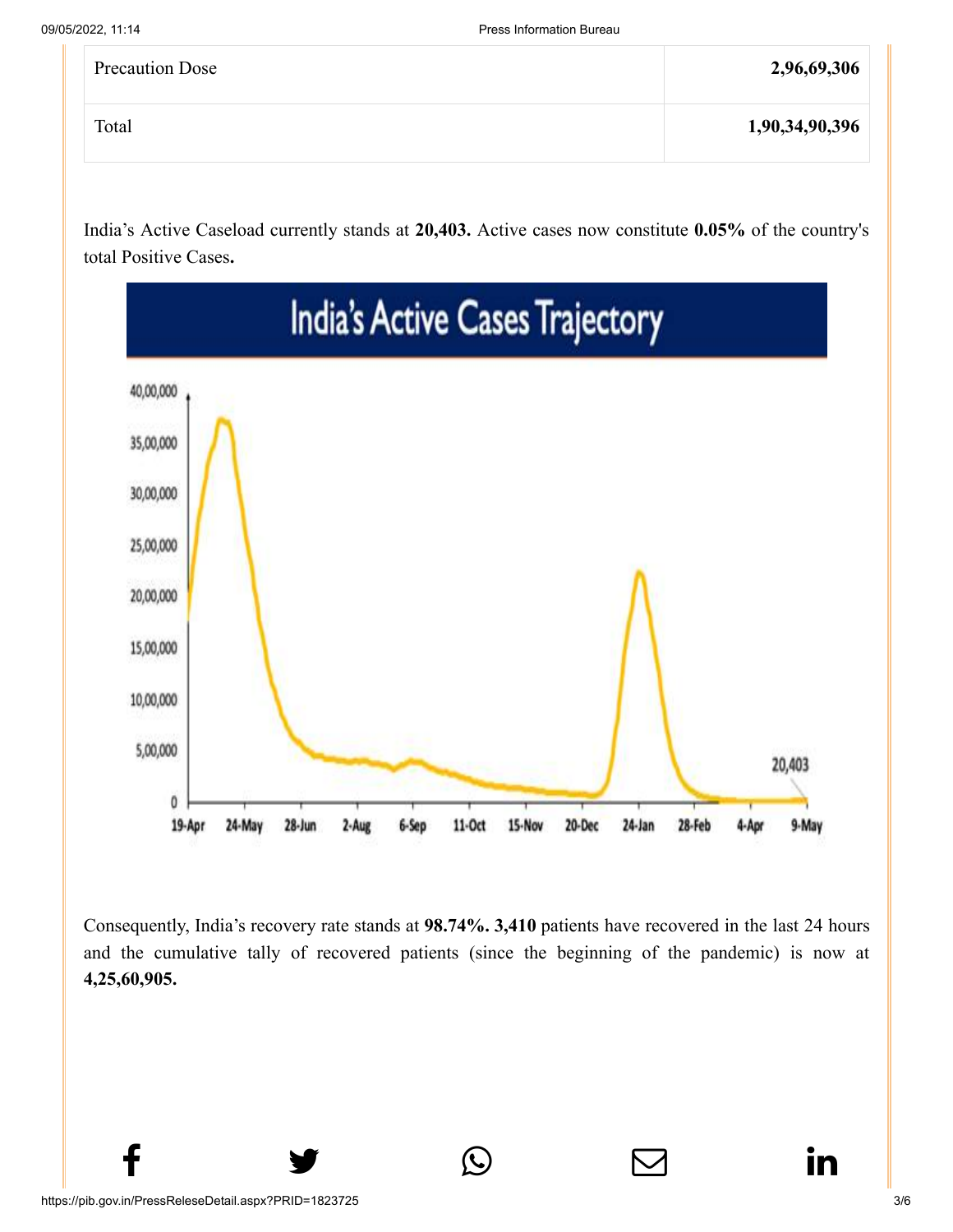09/05/2022, 11:14 Press Information Bureau



 $f$  y  $\circledcirc$   $\quad \circ$  in

#### **3,207 new cases** were reported in the last 24 hours.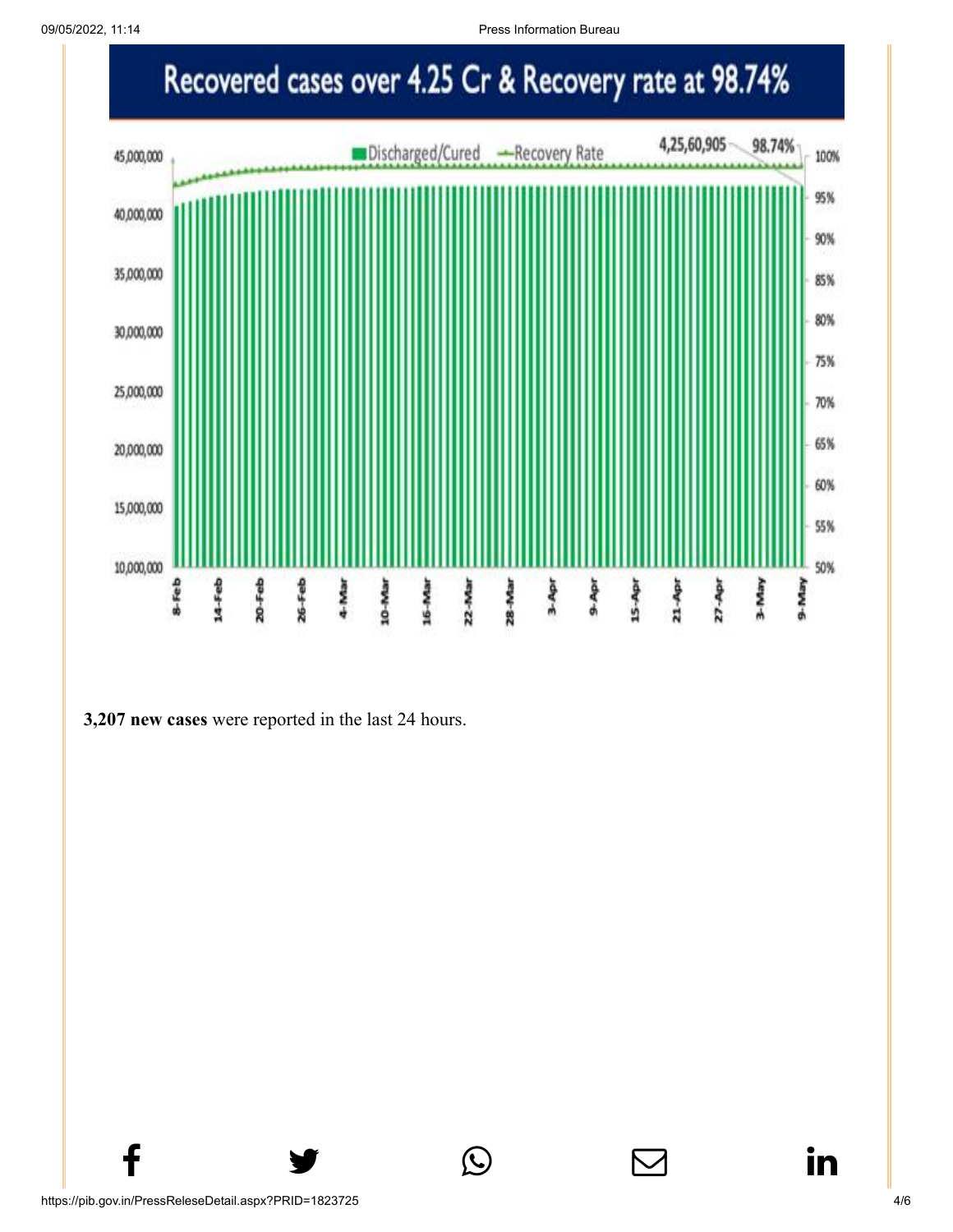

The last 24 hours saw a total of **3,36,776** COVID-19 tests being conducted. India has so far conducted over **84.10 Cr (84,10,29,858)** cumulative tests.

**Weekly Positivity Rate** in the country currently **stands at 0.82%** and the **Daily Positivity rate is also reported to be 0.95%.**